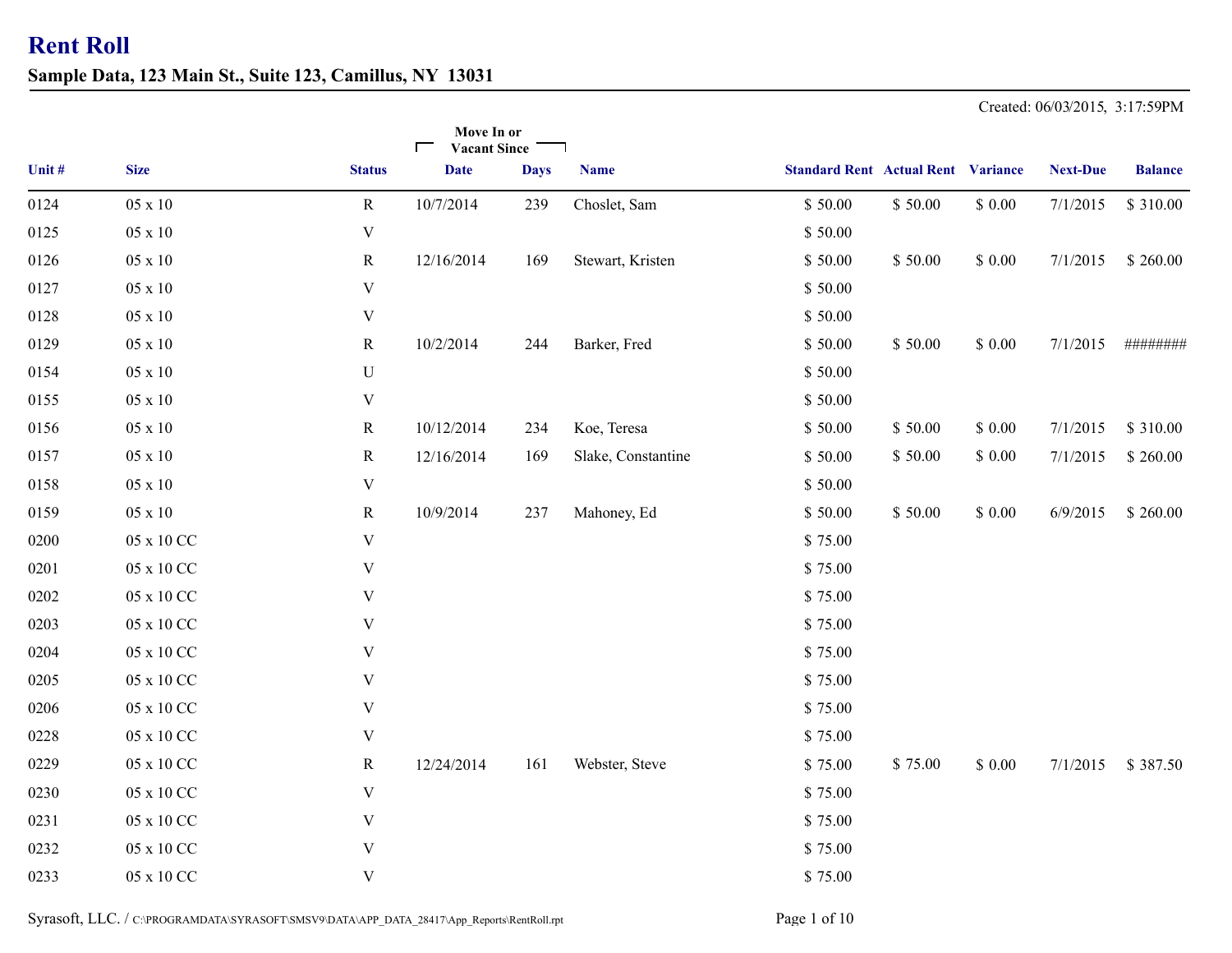**Sample Data, 123 Main St., Suite 123, Camillus, NY 13031**

|        |                |                           | Move In or<br><b>Vacant Since</b><br>┍ |             |                          |                                           |          |        |                    |                |
|--------|----------------|---------------------------|----------------------------------------|-------------|--------------------------|-------------------------------------------|----------|--------|--------------------|----------------|
| Unit # | <b>Size</b>    | <b>Status</b>             | <b>Date</b>                            | <b>Days</b> | <b>Name</b>              | <b>Standard Rent Actual Rent Variance</b> |          |        | <b>Next-Due</b>    | <b>Balance</b> |
| 0234   | 05 x 10 CC     | $\mathbf V$               |                                        |             |                          | \$75.00                                   |          |        |                    |                |
| 0100   | $10 \ge 10$    | $\mathbf V$               |                                        |             |                          | \$100.00                                  |          |        |                    |                |
| 0101   | $10 \times 10$ | $\mathbf V$               | 2/10/2015                              | 113         |                          | \$100.00                                  |          |        |                    |                |
| 0102   | $10 \times 10$ | $\mathbf V$               | 2/11/2015                              | 112         |                          | \$100.00                                  |          |        |                    |                |
| 0103   | $10 \ge 10$    | $\ensuremath{\mathbf{V}}$ |                                        |             |                          | \$100.00                                  |          |        |                    |                |
| 0104   | $10\ge10$      | $\mathbf V$               | 1/14/2015                              | 140         |                          | \$100.00                                  |          |        |                    |                |
| 0105   | $10\ge10$      | $\ensuremath{\mathbf{V}}$ |                                        |             |                          | \$100.00                                  |          |        |                    |                |
| 0106   | $10 \ge 10$    | ${\bf R}$                 | 10/13/2014                             | 233         | Kinaneco Heating and Air | \$100.00                                  | \$100.00 | \$0.00 | 6/13/2015          | \$510.00       |
| 0107   | $10 \ge 10$    | $\mathbf V$               |                                        |             |                          | \$100.00                                  |          |        |                    |                |
| 0108   | $10 \ge 10$    | $\mathbf V$               |                                        |             |                          | \$100.00                                  |          |        |                    |                |
| 0109   | $10 \ge 10$    | $\mathbf R$               | 10/1/2014                              | 245         | Cameron, Eileen          | \$100.00                                  | \$100.00 | \$0.00 | 7/1/2015           | \$645.00       |
| 0110   | $10 \ge 10$    | ${\bf U}$                 |                                        |             |                          | \$100.00                                  |          |        |                    |                |
| 0111   | $10\ge10$      | $\mathbf V$               |                                        |             |                          | \$100.00                                  |          |        |                    |                |
| 0112   | $10\ge10$      | $\mathbf V$               |                                        |             |                          | \$100.00                                  |          |        |                    |                |
| 0113   | $10 \ge 10$    | $\mathbf V$               | 1/28/2015                              | 126         |                          | \$100.00                                  |          |        |                    |                |
| 0114   | $10\ge10$      | ${\bf R}$                 | 12/17/2014                             | 168         | Thompson Optometrists    | \$100.00                                  | \$100.00 | \$0.00 | 7/1/2015           | \$515.00       |
| 0115   | $10\ge10$      | $\mathbf V$               |                                        |             |                          | \$100.00                                  |          |        |                    |                |
| 0116   | $10\ge10$      | ${\bf R}$                 | 10/5/2014                              | 241         | Costas, Joseph           | \$100.00                                  | \$100.00 | \$0.00 | 7/1/2015           | \$615.00       |
| 0117   | $10 \ge 10$    | $\mathbf V$               |                                        |             |                          | \$100.00                                  |          |        |                    |                |
| 0118   | $10\ge10$      | $\mathbf V$               |                                        |             |                          | \$100.00                                  |          |        |                    |                |
| 0119   | $10\ge10$      | ${\bf R}$                 | 10/10/2014                             | 236         | Lisi, Mary               | \$100.00                                  | \$100.00 | \$0.00 | 6/10/2015 \$515.00 |                |
| 0120   | $10 \ge 10$    | $\mathbf V$               |                                        |             |                          | \$100.00                                  |          |        |                    |                |
| 0121   | $10 \ge 10$    | $\mathbf V$               |                                        |             |                          | \$100.00                                  |          |        |                    |                |
| 0122   | $10 \ge 10$    | $\mathbf V$               |                                        |             |                          | \$100.00                                  |          |        |                    |                |
| 0123   | $10\ge10$      | $\mathbf V$               |                                        |             |                          | \$100.00                                  |          |        |                    |                |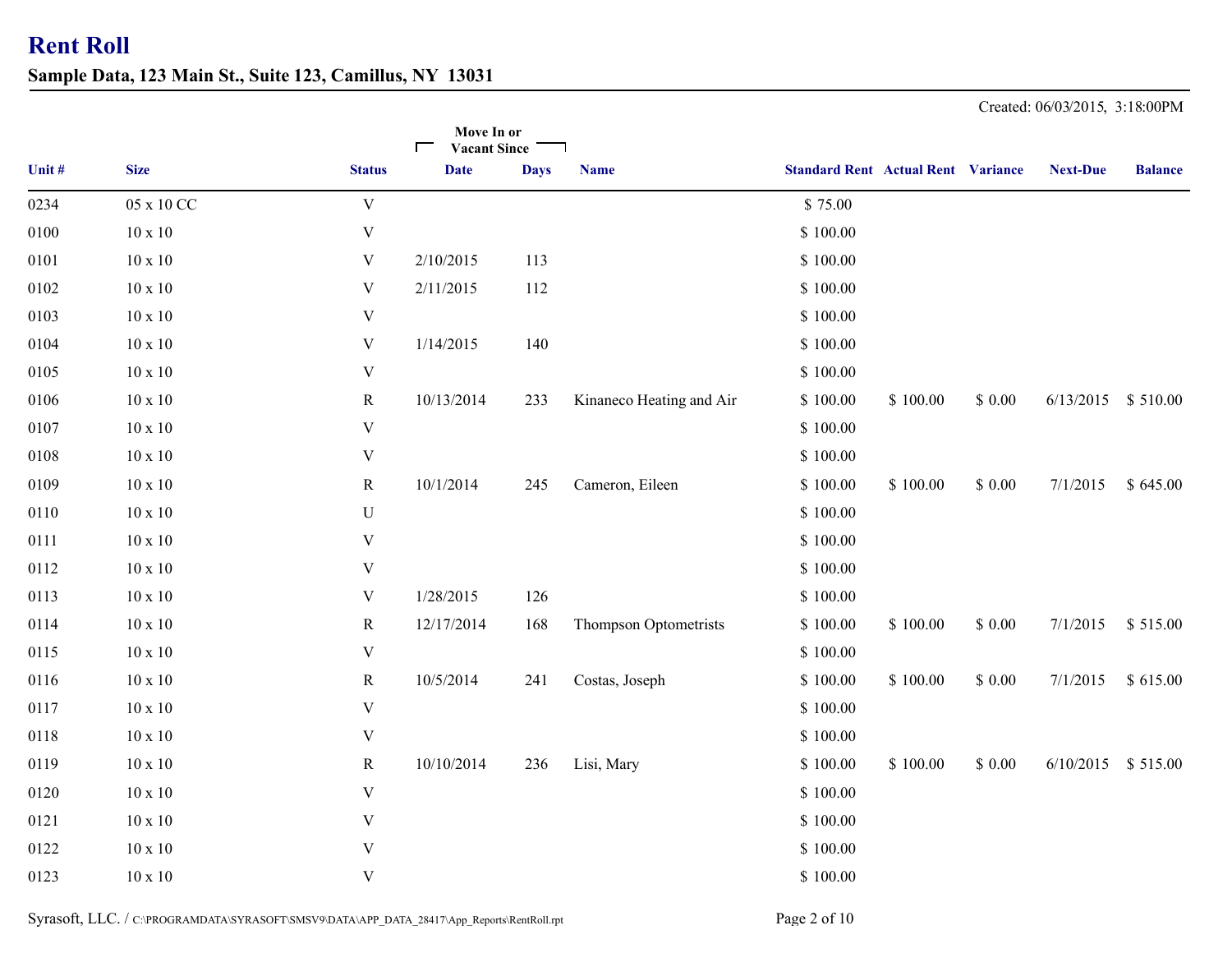**Sample Data, 123 Main St., Suite 123, Camillus, NY 13031**

|        |                     |                           | Move In or<br><b>Vacant Since</b><br>$\Box$ |             |                |                                           |          |        |                 |                |
|--------|---------------------|---------------------------|---------------------------------------------|-------------|----------------|-------------------------------------------|----------|--------|-----------------|----------------|
| Unit # | <b>Size</b>         | <b>Status</b>             | <b>Date</b>                                 | <b>Days</b> | <b>Name</b>    | <b>Standard Rent Actual Rent Variance</b> |          |        | <b>Next-Due</b> | <b>Balance</b> |
| 0325   | $10 \times 10$      | $\mathbf V$               |                                             |             |                | \$100.00                                  |          |        |                 |                |
| 0326   | $10 \ge 10$         | $\ensuremath{\mathbf{V}}$ |                                             |             |                | \$100.00                                  |          |        |                 |                |
| 0327   | $10\ge10$           | V                         |                                             |             |                | \$100.00                                  |          |        |                 |                |
| 0328   | $10\ge10$           | V                         |                                             |             |                | \$100.00                                  |          |        |                 |                |
| 0329   | $10\ge10$           | V                         |                                             |             |                | \$100.00                                  |          |        |                 |                |
| 0330   | $10\ge10$           | V                         |                                             |             |                | \$100.00                                  |          |        |                 |                |
| 0235   | $10$ x $10$ CC $\,$ | V                         |                                             |             |                | \$125.00                                  |          |        |                 |                |
| 0236   | $10$ x $10$ CC $\,$ | V                         |                                             |             |                | \$125.00                                  |          |        |                 |                |
| 0237   | $10$ x $10$ CC $\,$ | $\ensuremath{\mathbf{V}}$ |                                             |             |                | \$125.00                                  |          |        |                 |                |
| 0238   | $10$ x $10$ CC $\,$ | $\ensuremath{\mathbf{V}}$ |                                             |             |                | \$125.00                                  |          |        |                 |                |
| 0239   | $10$ x $10$ CC $\,$ | V                         |                                             |             |                | \$125.00                                  |          |        |                 |                |
| 0240   | $10$ x $10$ CC $\,$ | V                         |                                             |             |                | \$125.00                                  |          |        |                 |                |
| 0241   | $10$ x $10$ CC $\,$ | V                         |                                             |             |                | \$125.00                                  |          |        |                 |                |
| 0242   | $10$ x $10$ CC $\,$ | $\ensuremath{\mathbf{V}}$ |                                             |             |                | \$125.00                                  |          |        |                 |                |
| 0243   | $10$ x $10$ CC $\,$ | V                         |                                             |             |                | \$125.00                                  |          |        |                 |                |
| 0244   | $10$ x $10$ CC $\,$ | V                         |                                             |             |                | \$125.00                                  |          |        |                 |                |
| 0245   | $10$ x $10$ CC $\,$ | V                         |                                             |             |                | \$125.00                                  |          |        |                 |                |
| 0246   | $10$ x $10$ CC $\,$ | V                         |                                             |             |                | \$125.00                                  |          |        |                 |                |
| 0247   | $10$ x $10$ CC $\,$ | $\mathbf R$               | 12/15/2014                                  | 170         | Queener, Steve | \$125.00                                  | \$125.00 | \$0.00 | 7/1/2015        | \$767.50       |
| 0248   | $10$ x $10$ CC $\,$ | $\ensuremath{\mathbf{V}}$ |                                             |             |                | \$125.00                                  |          |        |                 |                |
| 0249   | $10$ x $10$ CC $\,$ | V                         |                                             |             |                | \$125.00                                  |          |        |                 |                |
| 0250   | $10$ x $10$ CC $\,$ | V                         |                                             |             |                | \$125.00                                  |          |        |                 |                |
| 0251   | $10$ x $10$ CC $\,$ | V                         |                                             |             |                | \$125.00                                  |          |        |                 |                |
| 0252   | $10 \ge 10$ CC $\,$ | V                         |                                             |             |                | \$125.00                                  |          |        |                 |                |
| 0253   | $10$ x $10$ CC $\,$ | V                         |                                             |             |                | \$125.00                                  |          |        |                 |                |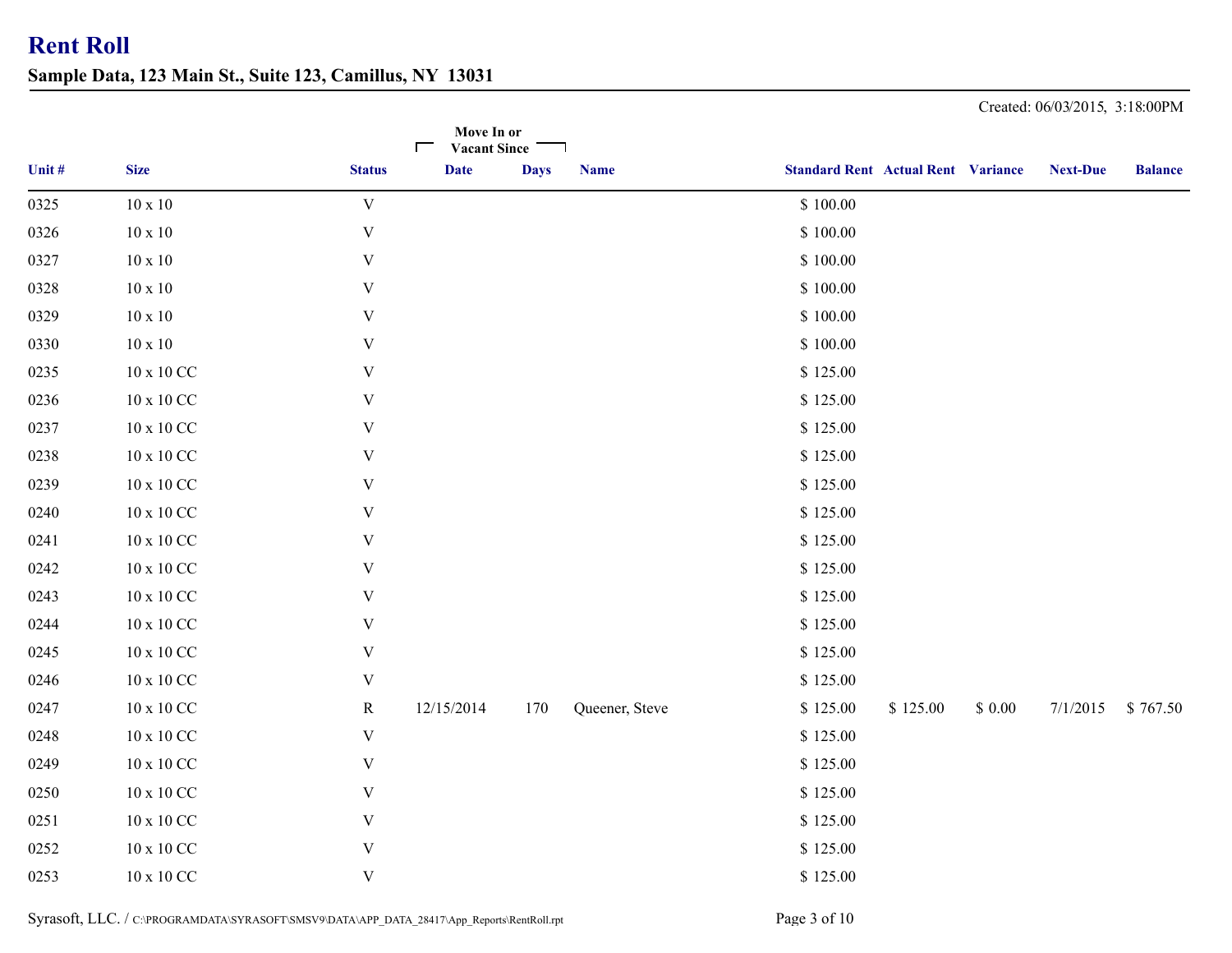**Sample Data, 123 Main St., Suite 123, Camillus, NY 13031**

**Move In or** $\blacksquare$ **Vacant SinceComputer 1 Constructed Constructed Constructed Constructed Constructed Constructed Constructed Constructed Constructed Constructed Constructed Constructed Constructed Constructed Construction Construction Construction Con** 0254 10 x 10 CC V W S 125.00 0255 10 x 10 CC R 12/17/2014 168 Stik Label Enterprises \$ 125.00 \$ 0.00 7/1/2015 \$ 642.50 0300 10 x 10 LD R 12/23/2014 162 Heron Dental Lab \$ 110.00 \$ 110.00 \$ 0.00 7/1/2015 \$ 566.00 0301 10 x 10 LD V  $\sim$  \$ 110.00 0302 10 x 10 LD V  $\frac{1}{3}$  110.00 0303 10 x 10 LD V  $\qquad \qquad V$  \$ 110.00 0304 10 x 10 LD V  $\sim$  \$ 110.00 0305 10 x 10 LD V  $\qquad \qquad V$  \$ 110.00 0306 10 x 10 LD V  $\sim$  \$ 110.00 0313 10.00 10 x 10 LD V 0314 10 x 10 LD V  $\frac{1}{2}$  110.00 0315 10 x 10 LD V  $\qquad \qquad V$  \$ 110.00 0316 10 x 10 LD V  $\qquad \qquad V$  \$ 110.00 0317 10 x 10 LD V  $\qquad \qquad V$  \$ 110.00 0318 10 x 10 LD V \$ 110.00 0130 10 x 20 R 12/15/2014 170 Piemonte Tires \$ 125.00 \$ 150.00 (\$25.00) 3/1/2016 \$ 0.00 0131 10 x 20 R 10/9/2014 237 Macintosh, Bernard \$ 125.00 \$ 150.00 (\$25.00) 1/1/2016 \$ 0.00 0132 10 x 20 V  $\sqrt{3}$  125.00 0133 10 x 20 V  $\sqrt{}$  \$ 125.00 0134 10 x 20 R 12/14/2014 171 Pruitt, Scott \$ 125.00 \$ 150.00 (\$25.00) 7/1/2015 \$ 920.00 0135 10 x 20 R 2/16/2015 107 Barnes, Jenna \$ 125.00 \$ 125.00 \$ 0.00 6/3/2015 \$ 670.00 0136 10 x 20 V  $\sqrt{}$  \$ 125.00 0137 10 x 20 V  $\sqrt{3}$  125.00 0138 10 x 20 R 107 Whalen, Greg \$ 125.00 \$ 0.00 7/1/2015 \$ 500.00 2/16/2015 \$ 125.00 0139 10 x 20 V  $\sqrt{}$  \$ 125.00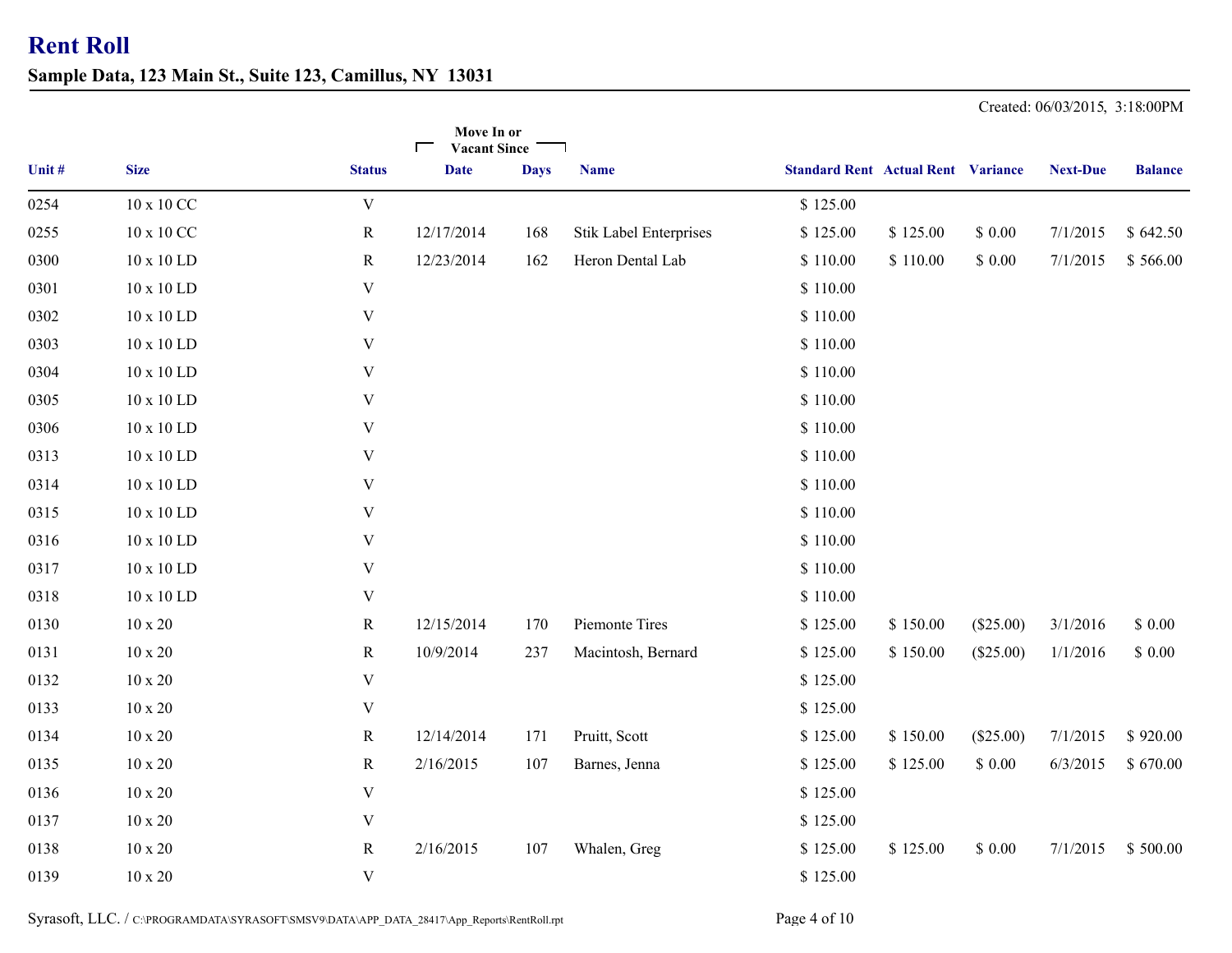**Sample Data, 123 Main St., Suite 123, Camillus, NY 13031**

**Move In or** $\blacksquare$ **Vacant SinceComputer 1 Constructed Constructed Constructed Constructed Constructed Constructed Constructed Constructed Constructed Constructed Constructed Constructed Constructed Constructed Construction Construction Construction Con** 0140 10 x 20 R 12/17/2014 168 Stevens, Charlie \$ 125.00 \$ 150.00 (\$25.00) 7/1/2015 \$ 770.00 0141 10 x 20 R 10/1/2014 245 Masters, Heather \$ 125.00 \$ 150.00 (\$25.00) 12/1/2015 \$ 0.00 0142 10 x 20 V  $\sqrt{3}$  125.00 0143 10 x 20 V  $\sqrt{3}$  125.00 0144 10 x 20 V  $\sqrt{3}$  125.00 0145 10 x 20 V  $1/12/2015$  142 S 125.00 0146 10 x 20 V  $1/28/2015$  126 S 125.00 0147 10 x 20 V  $\sqrt{3}$  125.00 0148 10 x 20 V  $\sqrt{}$  \$ 125.00 0149 10 x 20 R 83 Barker, Fred \$ 125.00 \$ 0.00 7/1/2015 ######## 3/12/2015 \$ 125.00 0150 10 x 20 R 107 Chris, Wells \$ 125.00 \$ 0.00 7/1/2015 \$ 375.00 2/16/2015 \$ 125.00 0151 10 x 20 R 107 Todd, McKneely \$ 125.00 \$ 2/16/2015 \$ 125.00 0.00 7/1/2015 \$ 576.67 0152 10 x 20 R 2/11/2015 112 Sam, Stark \$ 125.00 \$ 0.00 7/1/2015 \$ 500.00 0153 10 x 20 U 2/16/2015 107 Barker, Fred \$ 125.00 \$ 125.00 \$ 0.00 7/1/2015 ######## 0319 10 x 20 V  $\sqrt{3}$  125.00 0320 10 x 20 V  $\sqrt{3}$  125.00 0321 10 x 20 R 12/24/2014 161 Jarrold, George \$ 125.00 \$ 150.00 (\$25.00) 7/1/2015 \$ 770.00 0322 10 x 20 V  $\sqrt{3}$  125.00 0323 10 x 20 V  $\sqrt{3}$  125.00 0324 10 x 20 R 12/17/2014 168 Spaulding, John \$ 125.00 \$ 150.00 (\$25.00) 7/1/2015 \$ 770.00 0331 10 x 20 V  $\sqrt{331}$  5 125.00 0332 10 x 20 V  $\sqrt{332}$  125.00 0333 10 x 20 V  $\sqrt{333}$  125.00 0334 10 x 20 V  $\sqrt{3334}$  5 125.00 0335 10 x 20 V  $\sqrt{335}$  125.00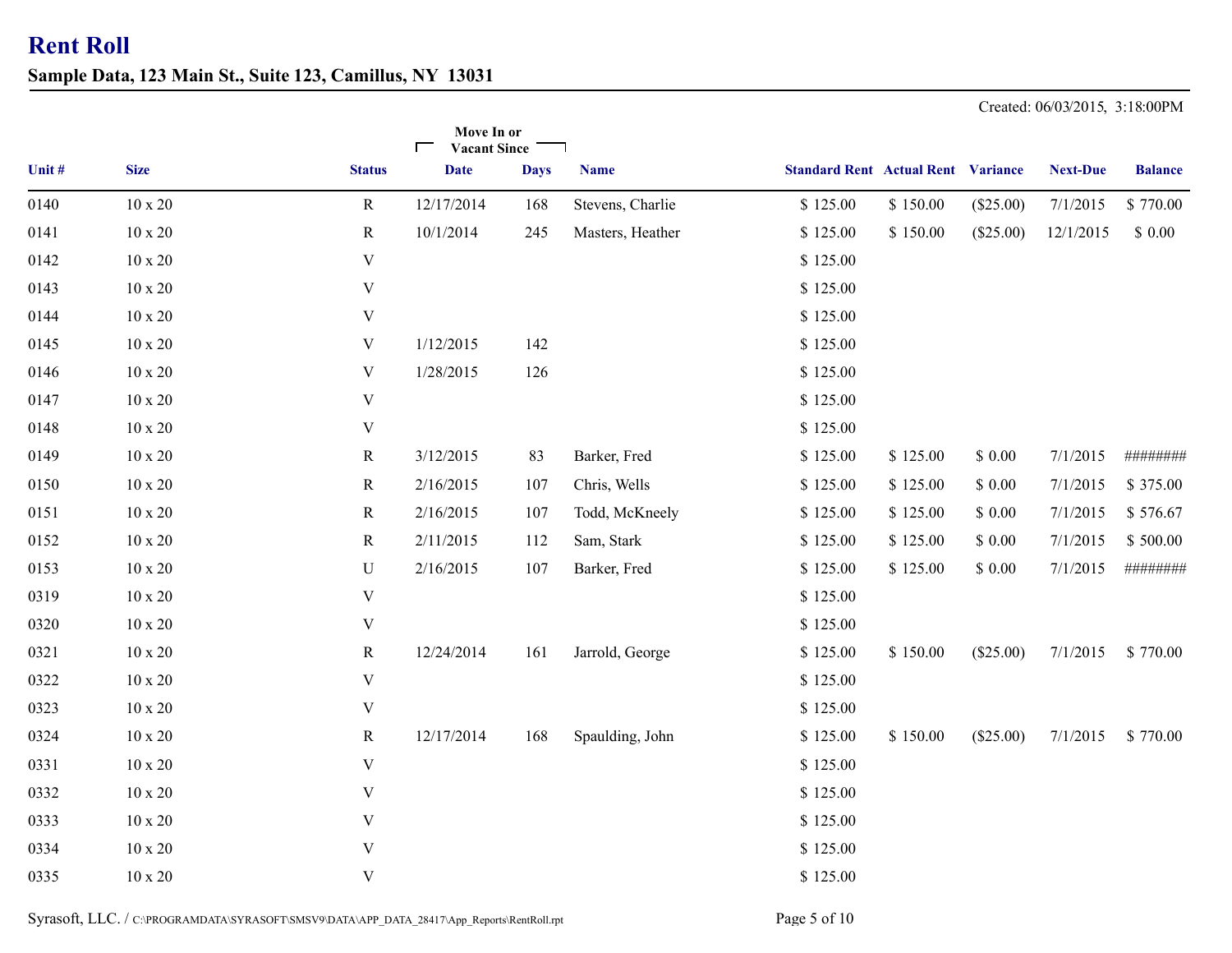**Sample Data, 123 Main St., Suite 123, Camillus, NY 13031**

|        |                      |                           | Move In or<br><b>Vacant Since</b><br>$\Box$ |             |                     |                                           |          |              |                 |                |
|--------|----------------------|---------------------------|---------------------------------------------|-------------|---------------------|-------------------------------------------|----------|--------------|-----------------|----------------|
| Unit # | <b>Size</b>          | <b>Status</b>             | <b>Date</b>                                 | <b>Days</b> | <b>Name</b>         | <b>Standard Rent Actual Rent Variance</b> |          |              | <b>Next-Due</b> | <b>Balance</b> |
| 0336   | $10 \ge 20$          | $\ensuremath{\mathbf{V}}$ |                                             |             |                     | \$125.00                                  |          |              |                 |                |
| 0337   | $10 \ge 20$          | $\ensuremath{\mathbf{V}}$ |                                             |             |                     | \$125.00                                  |          |              |                 |                |
| 0207   | 10 x 20 CC           | $\mathbf R$               | 12/16/2014                                  | 169         | Stacy, Jeanette     | \$175.00                                  | \$510.00 | $(\$335.00)$ | 7/1/2015        | \$510.00       |
| 0208   | $10$ x $20$ CC $\,$  | $\mathbf V$               |                                             |             |                     | \$175.00                                  |          |              |                 |                |
| 0209   | $10$ x $20$ CC $\,$  | $\mathbf V$               |                                             |             |                     | \$175.00                                  |          |              |                 |                |
| 0210   | $10$ x $20$ $\rm CC$ | $\mathbf V$               |                                             |             |                     | \$175.00                                  |          |              |                 |                |
| 0211   | $10$ x $20$ CC $\,$  | V                         |                                             |             |                     | \$175.00                                  |          |              |                 |                |
| 0212   | 10 x 20 CC           | $\mathbf R$               | 12/17/2014                                  | 168         | Syracuse University | \$175.00                                  | \$175.00 | \$0.00       | 3/1/2016        | \$0.00         |
| 0213   | $10$ x $20$ $\rm CC$ | $\ensuremath{\mathbf{V}}$ |                                             |             |                     | \$175.00                                  |          |              |                 |                |
| 0214   | $10$ x $20$ $\rm CC$ | V                         |                                             |             |                     | \$175.00                                  |          |              |                 |                |
| 0215   | $10 \times 20$ CC    | V                         |                                             |             |                     | \$175.00                                  |          |              |                 |                |
| 0216   | $10$ x $20$ $\rm CC$ | ${\bf U}$                 |                                             |             |                     | \$175.00                                  |          |              |                 |                |
| 0217   | $10$ x $20$ $\rm CC$ | $\mathbf V$               |                                             |             |                     | \$175.00                                  |          |              |                 |                |
| 0218   | $10$ x $20$ $\rm CC$ | V                         |                                             |             |                     | \$175.00                                  |          |              |                 |                |
| 0219   | 10 x 20 CC           | $\mathbf V$               |                                             |             |                     | \$175.00                                  |          |              |                 |                |
| 0220   | $10$ x $20$ CC $\,$  | $\mathbf R$               | 12/23/2014                                  | 162         | Moss, Harry         | \$175.00                                  | \$175.00 | \$0.00       | 7/1/2015        | \$897.50       |
| 0221   | $10$ x $20$ $\rm CC$ | $\ensuremath{\mathbf{V}}$ |                                             |             |                     | \$175.00                                  |          |              |                 |                |
| 0222   | $10$ x $20$ CC $\,$  | $\mathbf V$               |                                             |             |                     | \$175.00                                  |          |              |                 |                |
| 0223   | 10 x 20 CC           | $\mathbf V$               |                                             |             |                     | \$175.00                                  |          |              |                 |                |
| 0224   | $10 \times 20$ CC    | $\mathbf V$               |                                             |             |                     | \$175.00                                  |          |              |                 |                |
| 0225   | $10$ x $20$ CC $\,$  | $\mathbf V$               |                                             |             |                     | \$175.00                                  |          |              |                 |                |
| 0226   | $10$ x $20$ CC $\,$  | $\mathbf V$               |                                             |             |                     | \$175.00                                  |          |              |                 |                |
| 0227   | $10$ x $20$ $\rm CC$ | $\mathbf V$               |                                             |             |                     | \$175.00                                  |          |              |                 |                |
| 0307   | $10 \times 20$ LD    | R                         | 12/14/2014                                  | 171         | Tramutola, Tom      | \$160.00                                  | \$160.00 | \$0.00       | 7/1/2015        | \$981.00       |
| 0308   | 10 x 20 LD           | $\ensuremath{\mathbf{V}}$ |                                             |             |                     | \$160.00                                  |          |              |                 |                |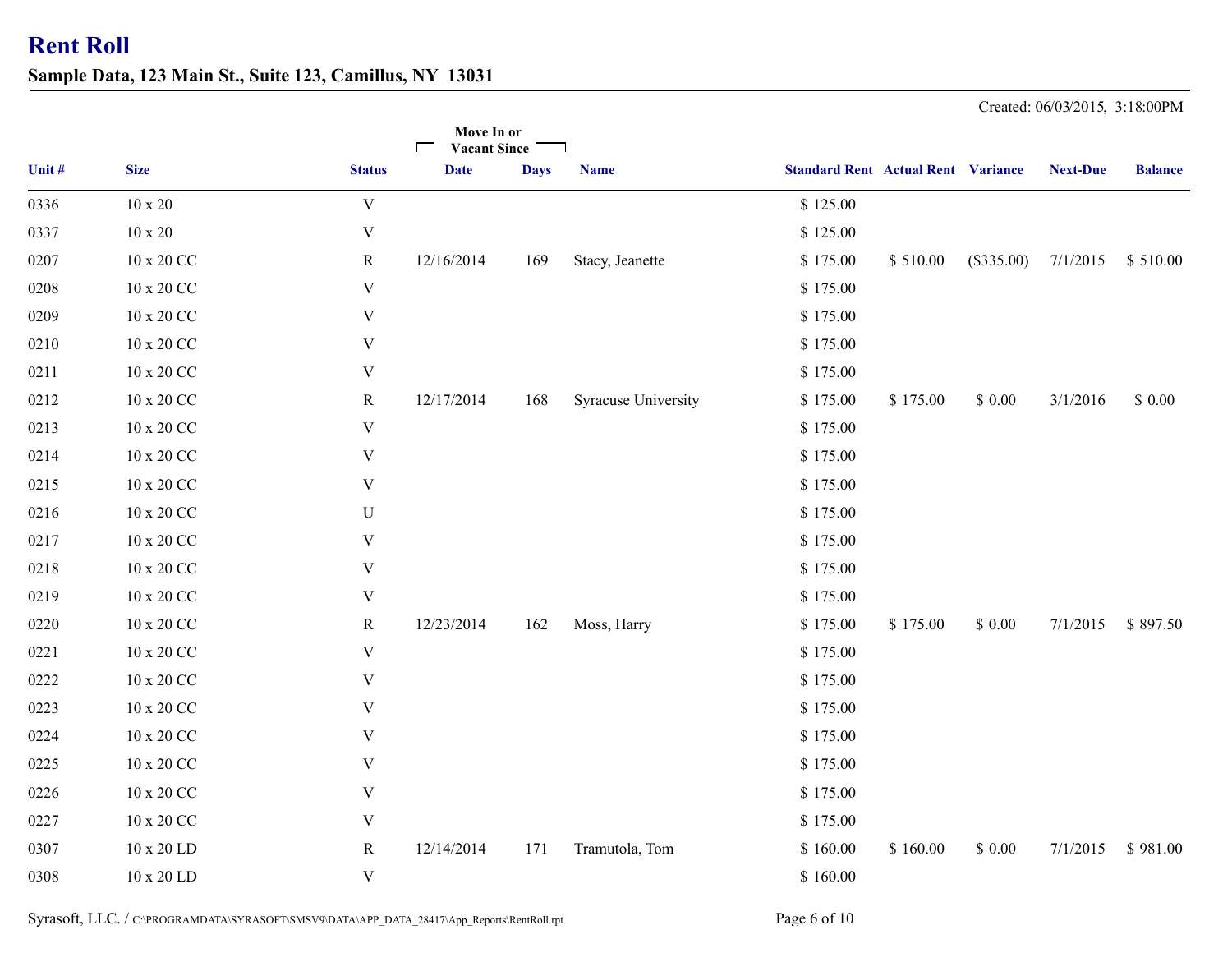**Sample Data, 123 Main St., Suite 123, Camillus, NY 13031**

|             |                   |                           | Move In or<br><b>Vacant Since</b><br>┍ |             |                 |                                           |          |        |                 |                |
|-------------|-------------------|---------------------------|----------------------------------------|-------------|-----------------|-------------------------------------------|----------|--------|-----------------|----------------|
| Unit #      | <b>Size</b>       | <b>Status</b>             | <b>Date</b>                            | <b>Days</b> | <b>Name</b>     | <b>Standard Rent Actual Rent Variance</b> |          |        | <b>Next-Due</b> | <b>Balance</b> |
| 0309        | 10 x 20 LD        | $\ensuremath{\text{V}}$   |                                        |             |                 | \$160.00                                  |          |        |                 |                |
| 0310        | 10 x 20 LD        | $\mathbf V$               |                                        |             |                 | \$160.00                                  |          |        |                 |                |
| 0311        | $10 \times 20$ LD | V                         |                                        |             |                 | \$160.00                                  |          |        |                 |                |
| 0312        | 10 x 20 LD        | $\mathbf V$               |                                        |             |                 | \$160.00                                  |          |        |                 |                |
| <b>PK01</b> | 10 x 20 PK        | $\mathbf R$               | 10/2/2014                              | 244         | White, Dick     | \$140.00                                  | \$140.00 | \$0.00 | 7/1/2015        | \$560.00       |
| <b>PK02</b> | 10 x 20 PK        | V                         | 1/28/2015                              | 126         |                 | \$140.00                                  |          |        |                 |                |
| <b>PK03</b> | 10 x 20 PK        | V                         | 1/28/2015                              | 126         |                 | \$140.00                                  |          |        |                 |                |
| <b>PK04</b> | 10 x 20 PK        | $\ensuremath{\text{V}}$   |                                        |             |                 | \$140.00                                  |          |        |                 |                |
| <b>PK05</b> | 10 x 20 PK        | V                         |                                        |             |                 | \$140.00                                  |          |        |                 |                |
| <b>PK06</b> | 10 x 20 PK        | $\mathbf R$               | 11/3/2014                              | 212         | Munger, Dorothy | \$140.00                                  | \$140.00 | \$0.00 | 7/1/2015        | \$719.00       |
| <b>PK07</b> | 10 x 20 PK        | $\mathbf V$               |                                        |             |                 | \$140.00                                  |          |        |                 |                |
| <b>PK08</b> | 10 x 20 PK        | $\mathbf V$               |                                        |             |                 | \$140.00                                  |          |        |                 |                |
| <b>PK09</b> | 10 x 20 PK        | V                         |                                        |             |                 | \$140.00                                  |          |        |                 |                |
| <b>PK10</b> | 10 x 20 PK        | V                         |                                        |             |                 | \$140.00                                  |          |        |                 |                |
| <b>PK11</b> | 10 x 20 PK        | $\mathbf V$               |                                        |             |                 | \$140.00                                  |          |        |                 |                |
| <b>PK12</b> | 10 x 20 PK        | V                         |                                        |             |                 | \$140.00                                  |          |        |                 |                |
| <b>PK13</b> | 10 x 20 PK        | $\ensuremath{\mathsf{V}}$ |                                        |             |                 | \$140.00                                  |          |        |                 |                |
| <b>PK14</b> | 10 x 20 PK        | $\mathbf R$               | 10/2/2014                              | 244         | Cathers, Tony   | \$140.00                                  | \$140.00 | \$0.00 | 7/2/2015        | ########       |
| <b>PK15</b> | 10 x 20 PK        | $\mathbf V$               |                                        |             |                 | \$140.00                                  |          |        |                 |                |
| PK16        | 10 x 20 PK        | V                         |                                        |             |                 | \$140.00                                  |          |        |                 |                |
| <b>PK17</b> | 10 x 20 PK        | V                         |                                        |             |                 | \$140.00                                  |          |        |                 |                |
| <b>PK18</b> | 10 x 20 PK        | R                         | 10/12/2014                             | 234         | Koski, John     | \$140.00                                  | \$140.00 | \$0.00 | 7/1/2015        | \$859.00       |
| <b>PK19</b> | 10 x 20 PK        | $\mathbf V$               |                                        |             |                 | \$140.00                                  |          |        |                 |                |
| <b>PK20</b> | 10 x 20 PK        | R                         | 12/16/2014                             | 169         | Sampson, Mike   | \$140.00                                  | \$140.00 | \$0.00 | 7/1/2015        | \$719.00       |
| <b>PK21</b> | 10 x 20 PK        | $\mathbf V$               |                                        |             |                 | \$140.00                                  |          |        |                 |                |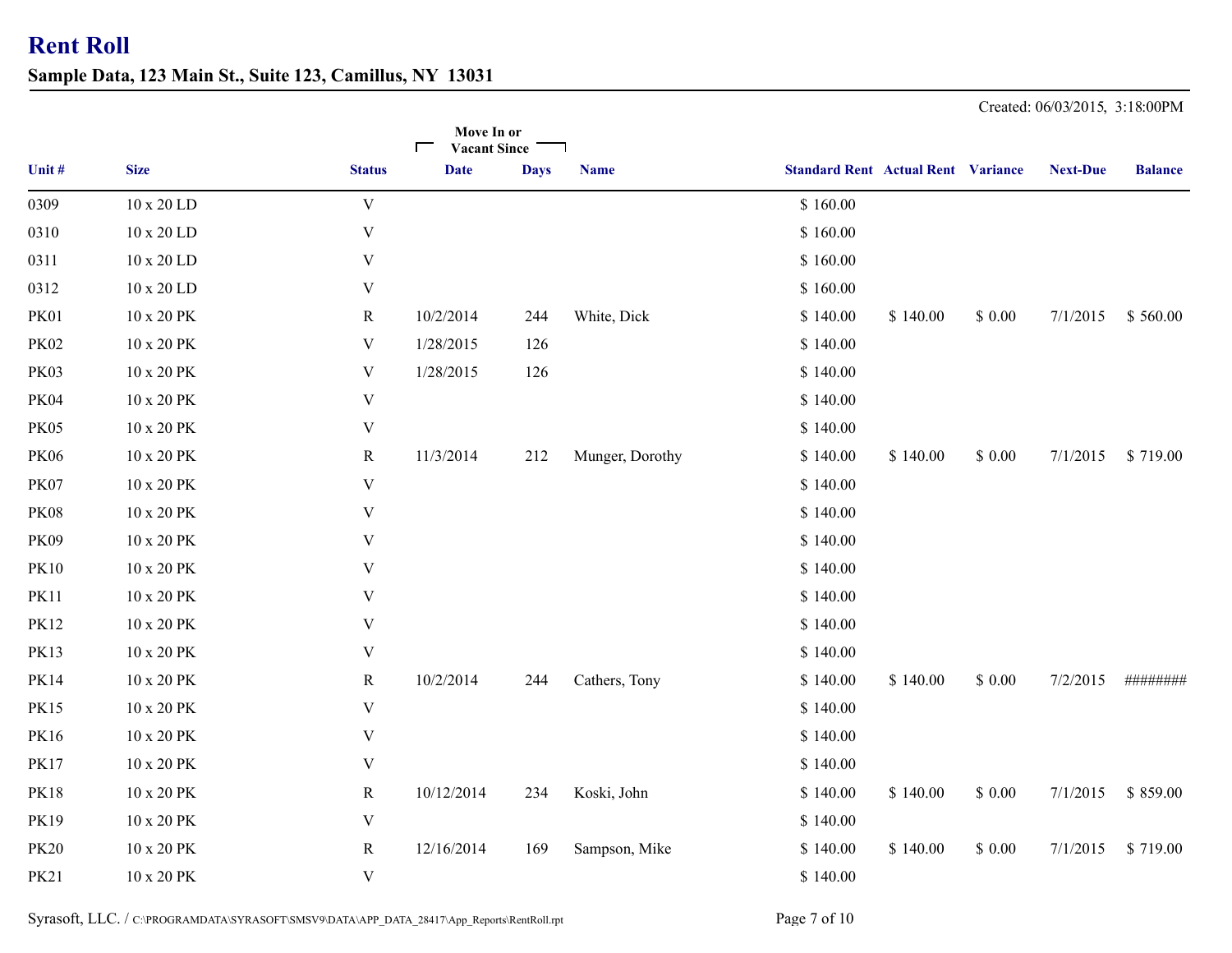**Sample Data, 123 Main St., Suite 123, Camillus, NY 13031**

|             |                      |               | Move In or<br><b>Vacant Since</b><br>┍ |             |               |                                           |          |        |                 |                |
|-------------|----------------------|---------------|----------------------------------------|-------------|---------------|-------------------------------------------|----------|--------|-----------------|----------------|
| Unit #      | <b>Size</b>          | <b>Status</b> | <b>Date</b>                            | <b>Days</b> | <b>Name</b>   | <b>Standard Rent Actual Rent Variance</b> |          |        | <b>Next-Due</b> | <b>Balance</b> |
| <b>PK22</b> | 10 x 20 PK           | $\mathbf V$   |                                        |             |               | \$140.00                                  |          |        |                 |                |
| <b>PK23</b> | 10 x 20 PK           | $\mathbf V$   |                                        |             |               | \$140.00                                  |          |        |                 |                |
| <b>PK24</b> | 10 x 20 PK           | $\mathbf V$   |                                        |             |               | \$140.00                                  |          |        |                 |                |
| <b>PK25</b> | 10 x 20 PK           | $\mathbf V$   |                                        |             |               | \$140.00                                  |          |        |                 |                |
| <b>PK26</b> | 10 x 20 PK           | $\mathbf R$   | 10/3/2014                              | 243         | Barker, Fred  | \$140.00                                  | \$140.00 | \$0.00 | 7/1/2015        | ########       |
| <b>PK27</b> | 10 x 20 PK           | $\mathbf U$   |                                        |             |               | \$140.00                                  |          |        |                 |                |
| <b>PK28</b> | 10 x 20 PK           | $\mathbf V$   |                                        |             |               | \$140.00                                  |          |        |                 |                |
| <b>PK29</b> | 10 x 20 PK           | $\mathbf V$   |                                        |             |               | \$140.00                                  |          |        |                 |                |
| <b>PK30</b> | 10 x 20 PK           | $\mathbf V$   |                                        |             |               | \$140.00                                  |          |        |                 |                |
| <b>PK31</b> | 10 x 20 PK           | $\mathbf R$   | 12/15/2014                             | 170         | Warner, Bruce | \$140.00                                  | \$140.00 | \$0.00 | 7/1/2015        | \$859.00       |
| <b>PK32</b> | 10 x 20 PK           | $\mathbf V$   |                                        |             |               | \$140.00                                  |          |        |                 |                |
| <b>PK33</b> | 10 x 20 PK           | $\mathbf V$   |                                        |             |               | \$140.00                                  |          |        |                 |                |
| <b>PK34</b> | 10 x 20 PK           | $\mathbf V$   |                                        |             |               | \$140.00                                  |          |        |                 |                |
| <b>PK35</b> | 10 x 20 PK           | $\mathbf V$   |                                        |             |               | \$140.00                                  |          |        |                 |                |
| <b>PK36</b> | 10 x 20 PK           | R             | 12/24/2014                             | 161         | Lamb, Mike    | \$140.00                                  | \$140.00 | \$0.00 | 7/1/2015        | \$719.00       |
| <b>PK37</b> | 10 x 20 PK           | $\mathbf V$   |                                        |             |               | \$140.00                                  |          |        |                 |                |
| <b>PK38</b> | $10$ x $20$ $\rm PK$ | $\mathbf V$   |                                        |             |               | \$140.00                                  |          |        |                 |                |
| <b>PK39</b> | 10 x 20 PK           | V             |                                        |             |               | \$140.00                                  |          |        |                 |                |
| <b>PK40</b> | 10 x 20 PK           | $\mathbf V$   |                                        |             |               | \$140.00                                  |          |        |                 |                |
| <b>PK41</b> | 10 x 20 PK           | $\mathbf V$   |                                        |             |               | \$140.00                                  |          |        |                 |                |
| <b>PK42</b> | 10 x 20 PK           | $\mathbf V$   |                                        |             |               | \$140.00                                  |          |        |                 |                |
| <b>PK43</b> | 10 x 20 PK           | $\mathbf V$   |                                        |             |               | \$140.00                                  |          |        |                 |                |
| <b>PK44</b> | 10 x 20 PK           | $\mathbf V$   |                                        |             |               | \$140.00                                  |          |        |                 |                |
| <b>PK45</b> | 10 x 20 PK           | $\mathbf V$   |                                        |             |               | \$140.00                                  |          |        |                 |                |
| PK46        | 10 x 20 PK           | $\mathbf V$   |                                        |             |               | \$140.00                                  |          |        |                 |                |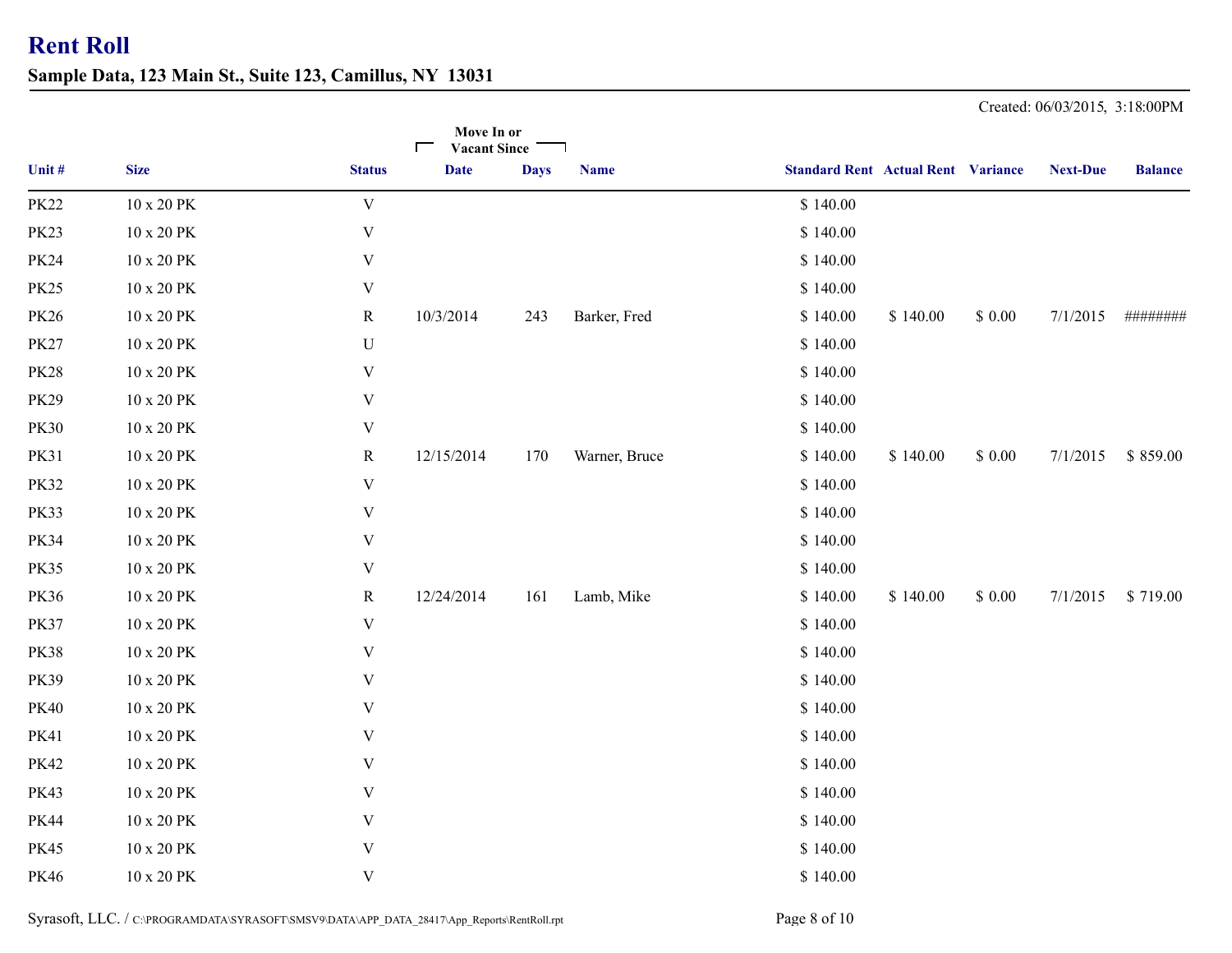**Sample Data, 123 Main St., Suite 123, Camillus, NY 13031**

|             |             |                           | Move In or<br><b>Vacant Since</b> |             |                       |                                           |          |        |                 |                |
|-------------|-------------|---------------------------|-----------------------------------|-------------|-----------------------|-------------------------------------------|----------|--------|-----------------|----------------|
| Unit #      | <b>Size</b> | <b>Status</b>             | <b>Date</b>                       | <b>Days</b> | <b>Name</b>           | <b>Standard Rent Actual Rent Variance</b> |          |        | <b>Next-Due</b> | <b>Balance</b> |
| <b>PK47</b> | 10 x 20 PK  | $\mathbf V$               |                                   |             |                       | \$140.00                                  |          |        |                 |                |
| <b>PK48</b> | 10 x 20 PK  | V                         |                                   |             |                       | \$140.00                                  |          |        |                 |                |
| <b>PK49</b> | 10 x 20 PK  | $\mathbf V$               |                                   |             |                       | \$140.00                                  |          |        |                 |                |
| <b>PK50</b> | 10 x 20 PK  | $\mathbf V$               |                                   |             |                       | \$140.00                                  |          |        |                 |                |
| M001        | 10 x 5 MU   | V                         | 12/30/1899                        | 42158       |                       | \$155.00                                  |          |        |                 |                |
| M002        | 10 x 5 MU   | V                         | 12/30/1899                        | 42158       |                       | \$155.00                                  |          |        |                 |                |
| M003        | 10 x 5 MU   | $\mathbf V$               | 12/30/1899                        | 42158       |                       | \$155.00                                  |          |        |                 |                |
| M004        | 10 x 5 MU   | $\mathbf R$               | 2/3/2015                          | 120         | Baker, John           | \$155.00                                  | \$155.00 | \$0.00 | 7/1/2015        | \$465.00       |
| RV01        | 15 x 30 RV  | $\mathbf R$               | 10/9/2014                         | 237         | Littleton, Robert     | \$200.00                                  | \$200.00 | \$0.00 | 6/9/2015        | ########       |
| <b>RV02</b> | 15 x 30 RV  | $\mathbf R$               | 11/1/2014                         | 214         | Tim, Stellar          | \$200.00                                  | \$200.00 | \$0.00 | 7/1/2015        | ########       |
| RV03        | 15 x 30 RV  | $\mathbf V$               |                                   |             |                       | \$200.00                                  |          |        |                 |                |
| RV04        | 15 x 30 RV  | $\mathbf R$               | 10/9/2014                         | 237         | Miller, Tiffany       | \$200.00                                  | \$200.00 | \$0.00 | 7/1/2015        | ########       |
| <b>RV05</b> | 15 x 30 RV  | $\mathbf V$               |                                   |             |                       | \$200.00                                  |          |        |                 |                |
| <b>RV06</b> | 15 x 30 RV  | $\mathbf V$               |                                   |             |                       | \$200.00                                  |          |        |                 |                |
| <b>RV07</b> | 15 x 30 RV  | $\mathbf V$               |                                   |             |                       | \$200.00                                  |          |        |                 |                |
| <b>RV08</b> | 15 x 30 RV  | $\mathbf R$               | 10/6/2014                         | 240         | Costas, Joseph        | \$200.00                                  | \$200.00 | \$0.00 | 1/1/2016        | \$615.00       |
| <b>RV09</b> | 15 x 30 RV  | $\mathbf V$               |                                   |             |                       | \$200.00                                  |          |        |                 |                |
| RV10        | 15 x 30 RV  | $\ensuremath{\mathbf{V}}$ |                                   |             |                       | \$200.00                                  |          |        |                 |                |
| RV11        | 15 x 30 RV  | $\ensuremath{\mathbf{V}}$ |                                   |             |                       | \$200.00                                  |          |        |                 |                |
| <b>RV12</b> | 15 x 30 RV  | $\mathbf R$               | 10/12/2014                        | 234         | Kogut, Regina         | \$200.00                                  | \$200.00 | \$0.00 | 6/12/2015       | ########       |
| RV13        | 15 x 30 RV  | V                         |                                   |             |                       | \$200.00                                  |          |        |                 |                |
| <b>RV14</b> | 15 x 30 RV  | $\mathbf R$               | 10/14/2014                        | 232         | Kastner, Dan          | \$200.00                                  | \$200.00 | \$0.00 | 6/14/2015       | ########       |
| <b>RV15</b> | 15 x 30 RV  | $\mathbf V$               |                                   |             |                       | \$200.00                                  |          |        |                 |                |
| <b>RV16</b> | 15 x 30 RV  | $\ensuremath{\mathbf{V}}$ |                                   |             |                       | \$200.00                                  |          |        |                 |                |
| <b>RV17</b> | 15 x 30 RV  | $\mathbf R$               | 10/14/2014                        | 232         | Kelly & Dutch Stables | \$200.00                                  | \$200.00 | \$0.00 | 6/14/2015       | ########       |